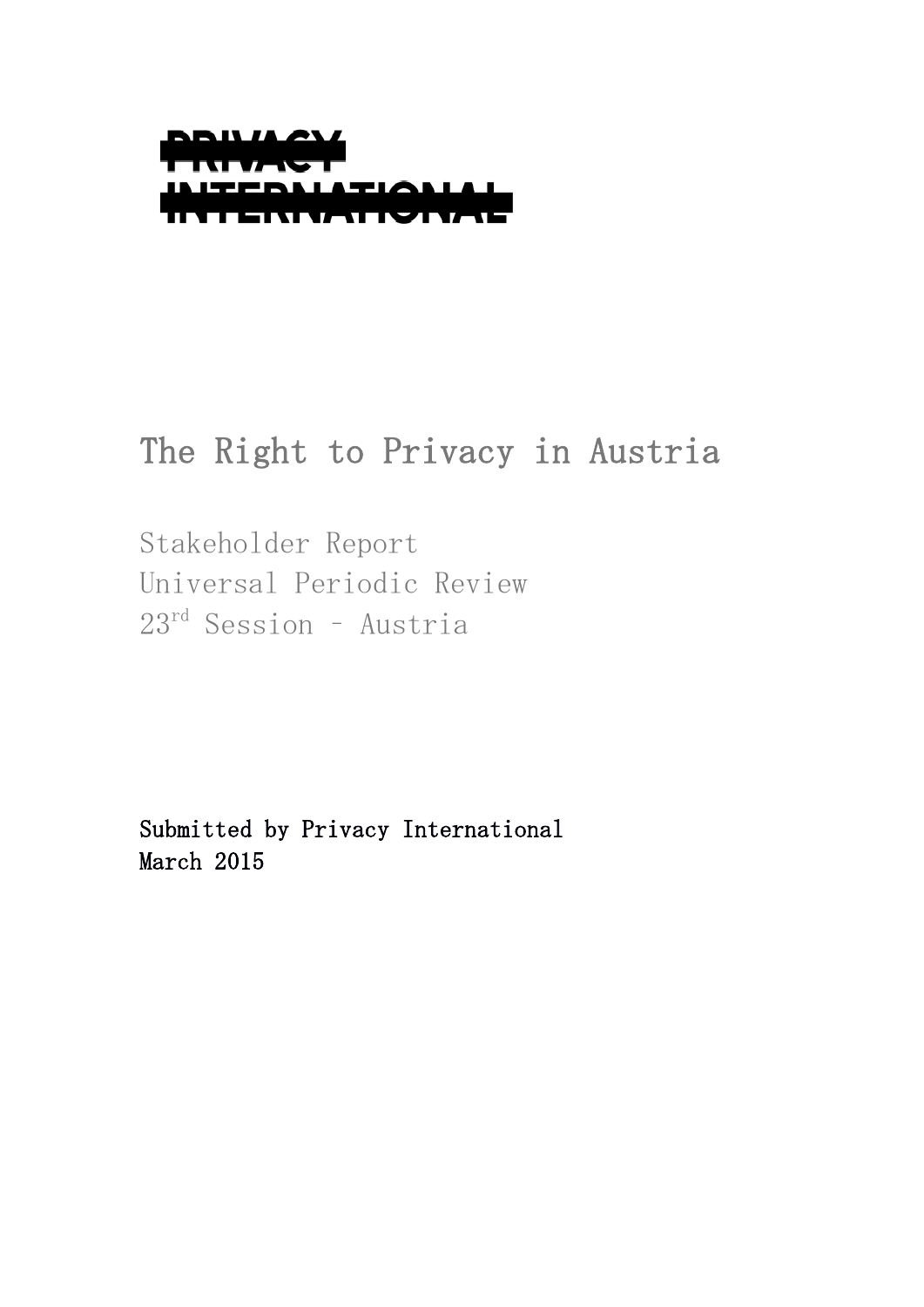# Introduction

- 1. This stakeholder report is a submission by Privacy International (PI). PI is a human rights organisation that works to advance and promote the right to privacy and fight surveillance around the world.
- 2. PI wishes to bring concerns about the protection and promotion of the right to privacy in Austria before the Human Rights Council for consideration in Austria's upcoming review.

# The right to privacy

<u>.</u>

- 3. Privacy is a fundamental human right, enshrined in numerous international human rights instruments.<sup>1</sup> It is central to the protection of human dignity and forms the basis of any democratic society. It also supports and reinforces other rights, such as freedom of expression, information and association. The right to privacy embodies the presumption that individuals should have an area of autonomous development, interaction and liberty, a "private sphere" with or without interaction with others, free from arbitrary State intervention and from excessive unsolicited intervention by other uninvited individuals.
- 4. Activities that restrict the right to privacy, such as surveillance and censorship, can only be justified when they are prescribed by law, necessary to achieve a legitimate aim, and proportionate to the aim pursued. $^{2}$
- 5. As innovations in information technology have enabled previously unimagined forms of collecting, storing and sharing personal data, the right to privacy has evolved to encapsulate State obligations related to the protection of personal data.<sup>3</sup> A number of international instruments

<sup>1</sup> Universal Declaration of Human Rights (Article 12), International Covenant on Civil and Political Rights (Article 17); regional treaties and standards including the African Charter on the Rights and Welfare of the Child (Article 10), the American Convention on Human Rights (Article 11), the African Union Principles on Freedom of Expression (Article 4), the American Declaration of the Rights and Duties of Man (Article 5), the Arab Charter on Human Rights (Article 21), and the European Convention for the Protection of Human Rights and Fundamental Freedoms (Article 8).

<sup>2</sup> See Human Rights Committee, General Comment No. 16 (1988) on the right to respect of privacy, family, home and correspondence, and protection of honour and reputation (art. 17); see also report by the UN High Commissioner for Human Rights, the right to privacy in the digital age, A/HRC/27/37, 30 June 2014.

<sup>3</sup> Human Rights Committee, General Comment No. 16 (1988) on the right to respect of privacy, family, home and correspondence, and protection of honour and reputation (art. 17).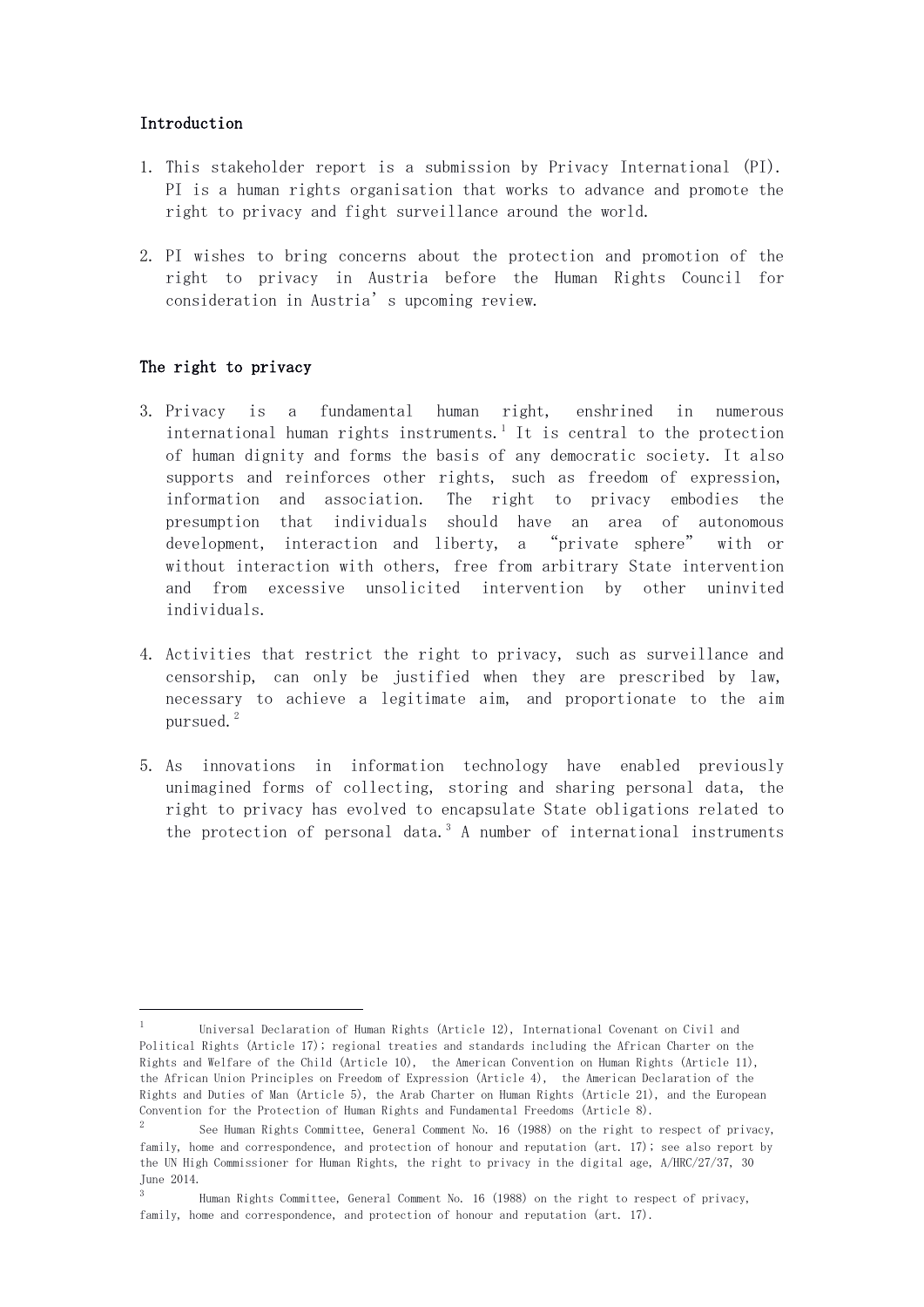enshrine data protection principles, $<sup>4</sup>$  and many domestic legislatures</sup> have incorporated such principles into national law.<sup>5</sup>

6. In its resolution on the right to privacy in the digital age, adopted by consensus on 18 December 2014, the UN General Assembly called on all states to review their laws and policies regarding surveillance of communications with the view to uphold the right to privacy. The UPR review offers a significant opportunity for states to demonstrate that they are implementing this recommendation, by systematically reviewing states' compliance with their obligations to respect and protect the right to privacy.

#### Follow up to the previous UPR

- 7. There was one recommendation that had an effect on privacy and data protection in the report of the Working Group. The Russian Federation expressed concern that sectors of the population were vulnerable to racism and xenophobia, such as Sub-Saharan Africans, Muslims, and Roma.<sup>6</sup> The Russian Federation recommended Austria to "Create a comprehensive system for the collection of data that would allow assessing the situation of vulnerable groups and minorities."
- 8. Austria accepted the recommendation, noting that "data are being comprehensively collected in Austria as far as this is useful to take targeted measures to improve the situation of the groups concerned and as far as it is in accordance with data protection provisions."  $7$

## Domestic laws related to privacy

<u>.</u>

9. The Austria Constitution guarantees the protection and respect of the rights to privacy. Making specific reference to privacy of communications, Article 10 of the Basic Law of Austria<sup>8</sup> states:

"The privacy of letters may not be infringed and the seizure of letters may, except in case of a legal detention or domiciliary visit, take place only in times of war or by reason of a judicial warrant in conformity with existent laws."

<sup>4</sup> See the Council of Europe Convention for the Protection of Individuals with regard to Automatic Processing of Personal Data (No. 108), 1981; the Organization for Economic Co- operation and Development Guidelines on the Protection of Privacy and Transborder Data Flows of Personal Data (1980); and the Guidelines for the regulation of computerized personal data files (General Assembly resolution 45/95 and E/CN.4/1990/72)

<sup>5</sup> As of December 2014, over 100 countries had enacted data protection legislation: David Banisar, National Comprehensive Data Protection/Privacy Laws and Bills 2014 Map (December 8, 2014). Available at SSRN:<http://ssrn.com/abstract=1951416> or<http://dx.doi.org/10.2139/ssrn.1951416>

<sup>6</sup> A/HRC/17/8, Report of the Working Group on the Universal Periodic Review: Austria, pp. 40 7 A/HRC/17/8 Add. 1. para. 93.29

<sup>8</sup> Basic law of 21 December 1867 on the General Rights of Nationals in the Kingdoms and Länder represented in the Council of the Realm. Available at: [https://www.ris.bka.gv.at/Dokumente/Erv/ERV\\_1867\\_142/ERV\\_1867\\_142.pdf.](https://www.ris.bka.gv.at/Dokumente/Erv/ERV_1867_142/ERV_1867_142.pdf)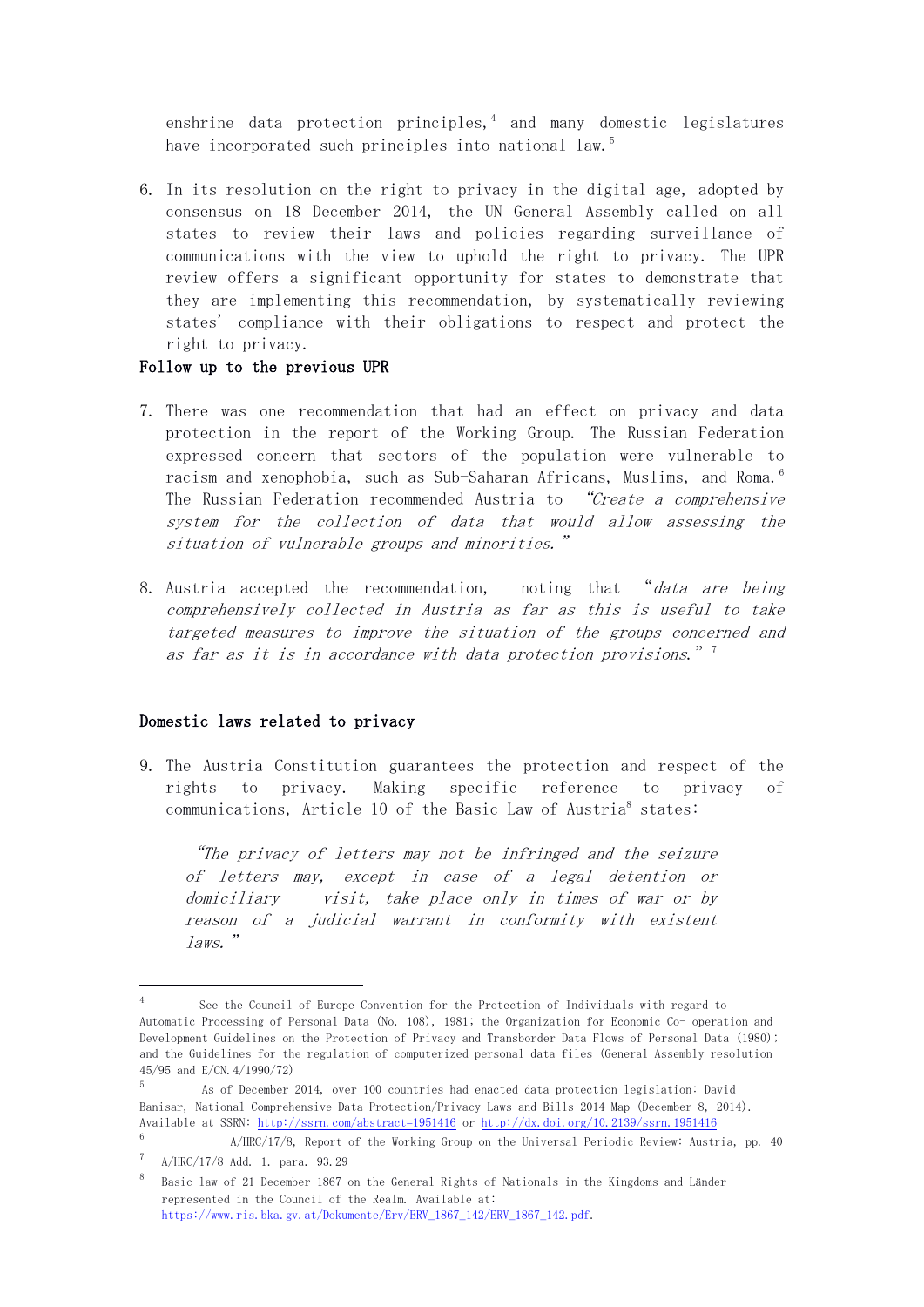Article 10A states:

"Telecommunications secrecy may not be infringed. Exceptions to the provisions of the foregoing paragraph are admissible only by reason of a judicial warrant in conformity with existent laws."

10. The Data Protection Act 2000<sup>9</sup> in Austria exists to meet the fundamental right to data protection. Section 1 defines the purpose of the act:

"Everybody shall have the right to secrecy for the personal data concerning him, especially with regard to his private and family life, insofar as he has an interest deserving such protection..."

11.Privacy of the dwelling is explicitly protect in Austrian law under the 1862 act,<sup>10</sup> Protection of the Rights of the Home, Section 1:

"A domiciliary visit, that is, a search of a home or the appurtenant premises may rule only be undertaken on the strength of a judicial warrant stating the reasons. This warrant shall at once or at least within 24 hours."

12.The European Convention on Human Rights is also directly applicable in Austria, having been adopted at the level of a constitutional law. Article 8 of the European Convention on Human Rights declares:

"1. Everyone has the right to respect for his private and family life, his home and his correspondence.

2. There shall be no interference by a public authority with the exercise of this right except such as it is in accordance with the law and is necessary in a democratic society in the interests of national security, public safety or the economic wellbeing of the country, for the prevention of disorder or crime, for the protection of health or morals, or for the protection of the rights and freedoms of others."

# International obligations

<u>.</u>

13.Austria is a signatory to the Universal Declaration of Human Rights ('UDHR') and has ratified the International Covenant on Civil and

<sup>9</sup> Federal Act concerning the Protection of Personal Data (DSG 2000). Available at: [https://www.ris.bka.gv.at/Dokumente/Erv/ERV\\_1999\\_1\\_165/ERV\\_1999\\_1\\_165.pdf.](https://www.ris.bka.gv.at/Dokumente/Erv/ERV_1999_1_165/ERV_1999_1_165.pdf)

<sup>10</sup> Protection of the Rights of the Home, [https://www.ris.bka.gv.at/Dokumente/Erv/ERV\\_1862\\_88/ERV\\_1862\\_88.pdf.](https://www.ris.bka.gv.at/Dokumente/Erv/ERV_1862_88/ERV_1862_88.pdf)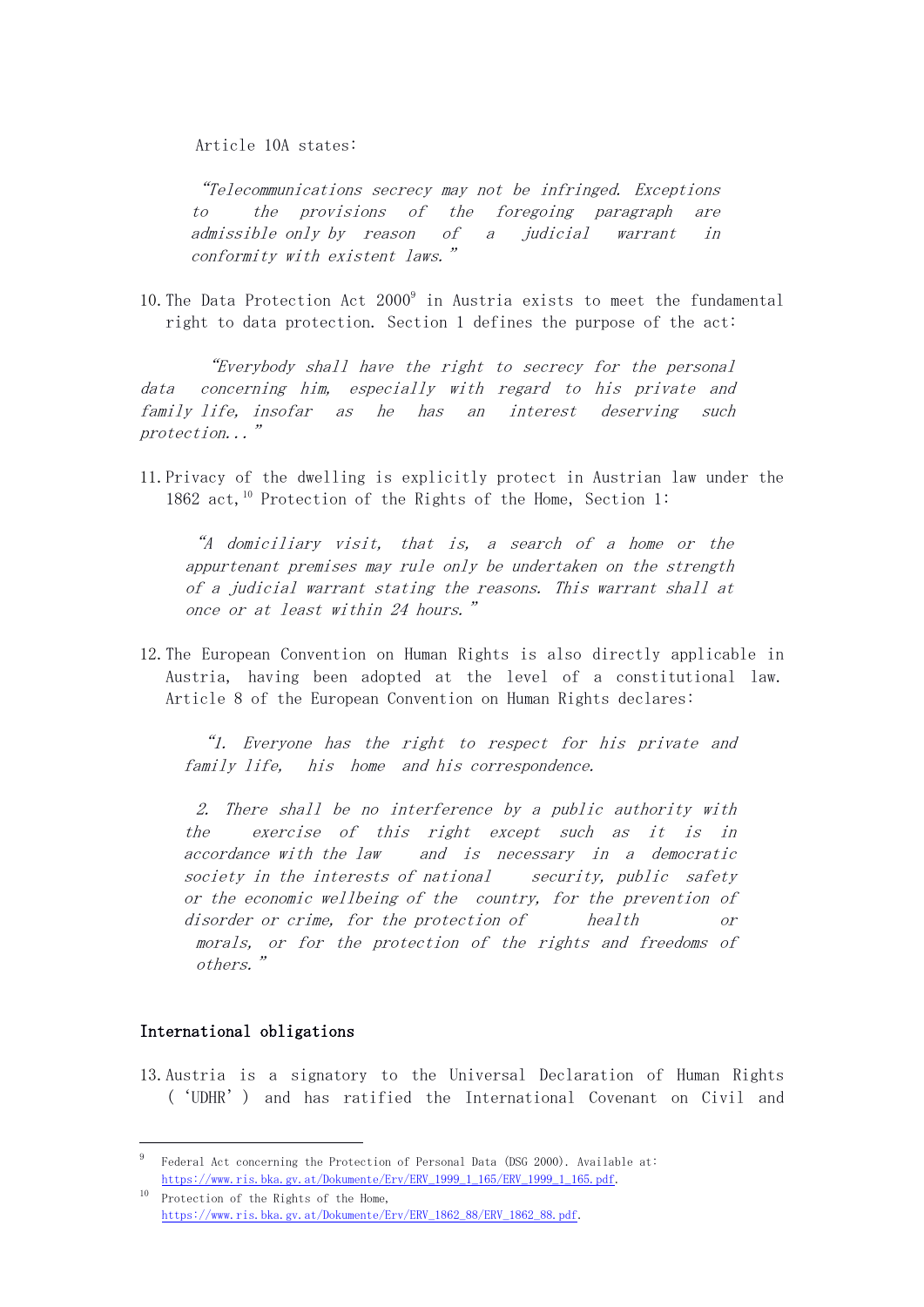Political Rights ('ICCPR'). Article 17 of the ICCPR, which reinforces Article 12 of the UDHR, provides that "no one shall be subjected to arbitrary or unlawful interference with his privacy, family, home or correspondence, nor to unlawful attacks on his honour and reputation". The Human Rights Committee has noted that states parties to the ICCPR have a positive obligation to "adopt legislative and other measures to give effect to the prohibition against such interferences and attacks as well as to the protection of this right [privacy].  $"$ <sup>11</sup>

14.Article 50 of the Federal Constitutional Law in Austria states that the conclusion of a treaty requires the approval of the National Council and, in certain cases, also the consent of the Federal Council.<sup>12</sup> In most cases the provisions of the conventions are directly applicable before courts and administrative authorities provided that they are sufficiently clear and precise.

## Areas of concern

# Intelligence agency cooperation and foreign surveillance of Austrian communications

15.On 20 November 2014, Austrian Interior Minister Johanna Mikl-Leitner and Defense Minster Gerald Klug officially acknowledged that the country's intelligence services had cooperated with foreign intelligence services, including the United States National Security Agency. No information was given about the nature of the cooperation or of the Austrian law that underpins this cooperation. Klug said:

"On the one hand, we benefit from cooperation with other intelligence agencies, but on the other hand, we need answers regarding data collection on the territory of Austria, which scale we were unaware of until a few weeks ago.  $"$   $^{13}$ 

16.In 2014 a book by journalist Glenn Greenwald, "No Place to Hide" revealed a listening post known as the Vienna Annex on top of the IZD Tower in Vienna.<sup>14</sup> The danger of a "listening post" present in Austria is exacerbated due to the important institutions present in Vienna and in the vicinity of the IZD Tower like the United Nations, the

<u>.</u>

<sup>12</sup> Federal Constitutional Law, Article 50. Available at:

[https://www.ris.bka.gv.at/Dokumente/Erv/ERV\\_1930\\_1/ERV\\_1930\\_1.pdf.](https://www.ris.bka.gv.at/Dokumente/Erv/ERV_1930_1/ERV_1930_1.pdf)

<sup>11</sup> General Comment No. 16 (1988), para. 1

<sup>13</sup> Miki-Leithner, J., Austrian interior, defense minsiters admit cooperation with NSA, TASS, 20 November 2014. Available at:<http://tass.ru/en/world/708200>

<sup>14</sup> Der Standard.at., NSA spioniert angeblich vom Dach des Wiener IZD Tower aus, 23 September 2014. Available at: [http://derstandard.at/2000005912745/Vienna-Annex-Die-NSA-sitzt-im-22-Bezirk.](http://derstandard.at/2000005912745/Vienna-Annex-Die-NSA-sitzt-im-22-Bezirk) For more information, see: Möchel. E., Die NSA-Station im 22. Wiener Gemeindebezirk, 22 September 2014. Available at: [http://fm4.orf.at/stories/1746596/.](http://fm4.orf.at/stories/1746596/)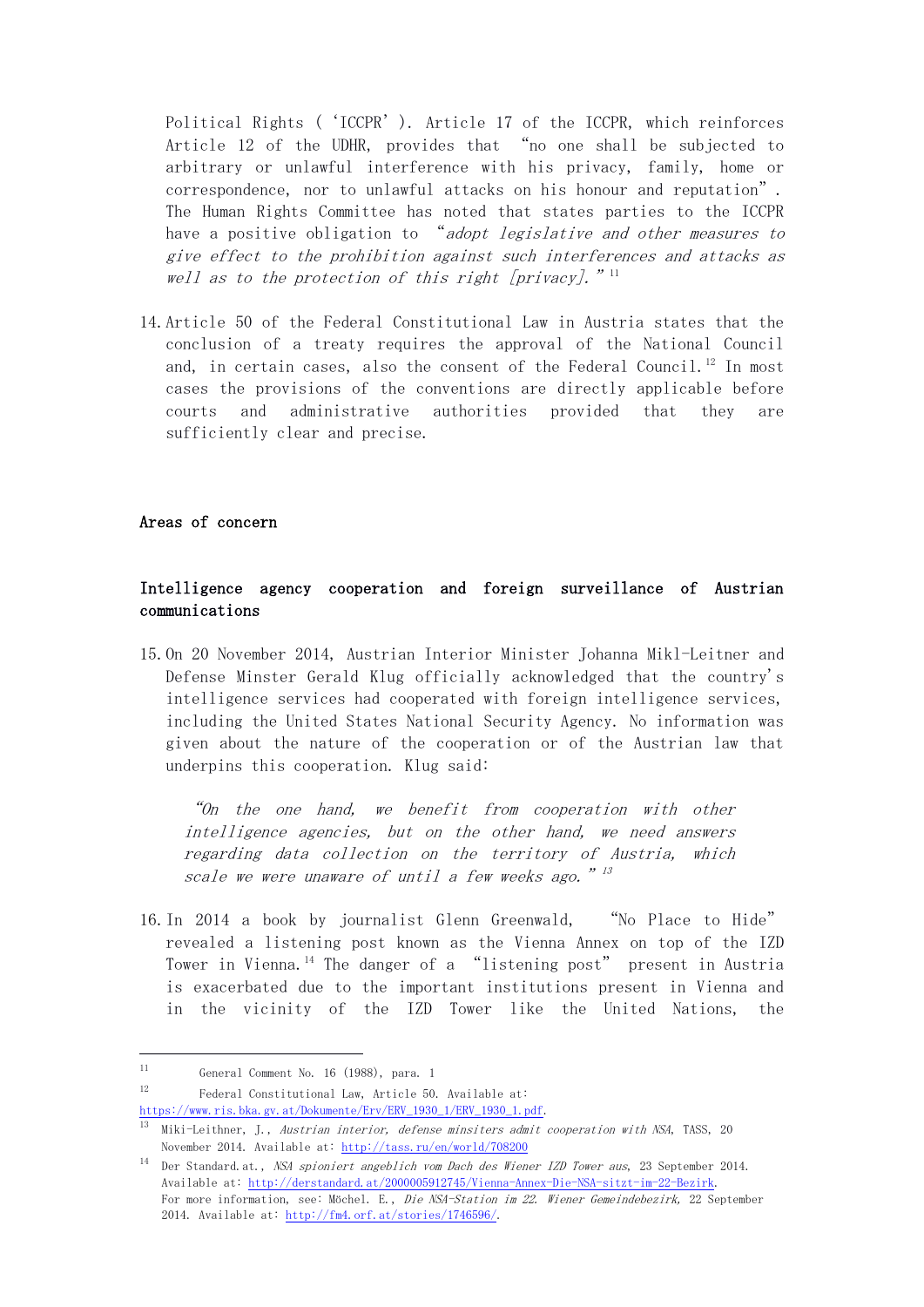International Atomic Energy Agency, and the Organisation of Petroleum Exporting Countries.<sup>15</sup>

- 17.If foreign governments are conducting surveillance and data collection in Austria without the knowledge of the government, this could represent a serious interference with the rights of Austrian citizens and residents, contravening Austria's positive obligation to protect against unlawful interferences with privacy.
- 18.In her June 2014 report on the right to privacy in the digital age, the former UN High Commissioner for Human Rights, Navi Pillay, noted the "disturbing lack of governmental transparency associated with surveillance policies, laws and practices, which hinders any effort to assess their coherence with international human rights law and to ensure accountability. "<sup>16</sup> It is essential that Austria rectify the deficit in transparency of surveillance currently underway in Austria immediate.
- 19.Austria should endeavour to provide clarity to its citizens and institutions within its border on the basis and limits of its cooperation with other intelligence agencies through increasing the transparency of any intelligence sharing relationships they have with other states.<sup>17</sup> Austria must also provide relevant safeguards for any international cooperation that may be taking place in the Austria.<sup>18</sup>
- 20.The Austrian government must demonstrate that they have taken all steps to protect the right to privacy of those within its territory and jurisdiction. The obligation to protect the right to privacy of those within a country's territory without distinction of any kind, including nationality, was reaffirmed in the Office of the United Nations High Commissioner's report "The Right to Privacy in the Digital Age".<sup>19</sup> The Austrian government must protect the right to privacy by maintaining the integrity of their communications systems and safeguarding against illegitimate access of those communications systems.<sup>20</sup>

### Areas of improvement

#### Data Retention Directive

<u>.</u>

<sup>&</sup>lt;sup>15</sup> Schmid, F., Greenwald-Buch zeigt: Österreich ist Partner der NSA, der Standart, at, 13 May 2014. Available at:<http://derstandard.at/1399507355149/Greenwald-Buch-Oesterreich-ist-Partner-der-NSA> .

<sup>16</sup> A/HRC/27/37, para. 48.

<sup>17</sup> International Principles for the Application of Human Rights to Communications Surveillance. See: <https://necessaryandproportionate.org/>

<sup>18</sup> Ibid.

<sup>19</sup> A/HRC/27/37, para. 32

 $^{20}$  International Principles on the Application of Human Rights to Communications Surveillance. See: <https://necessaryandproportionate.org/> .